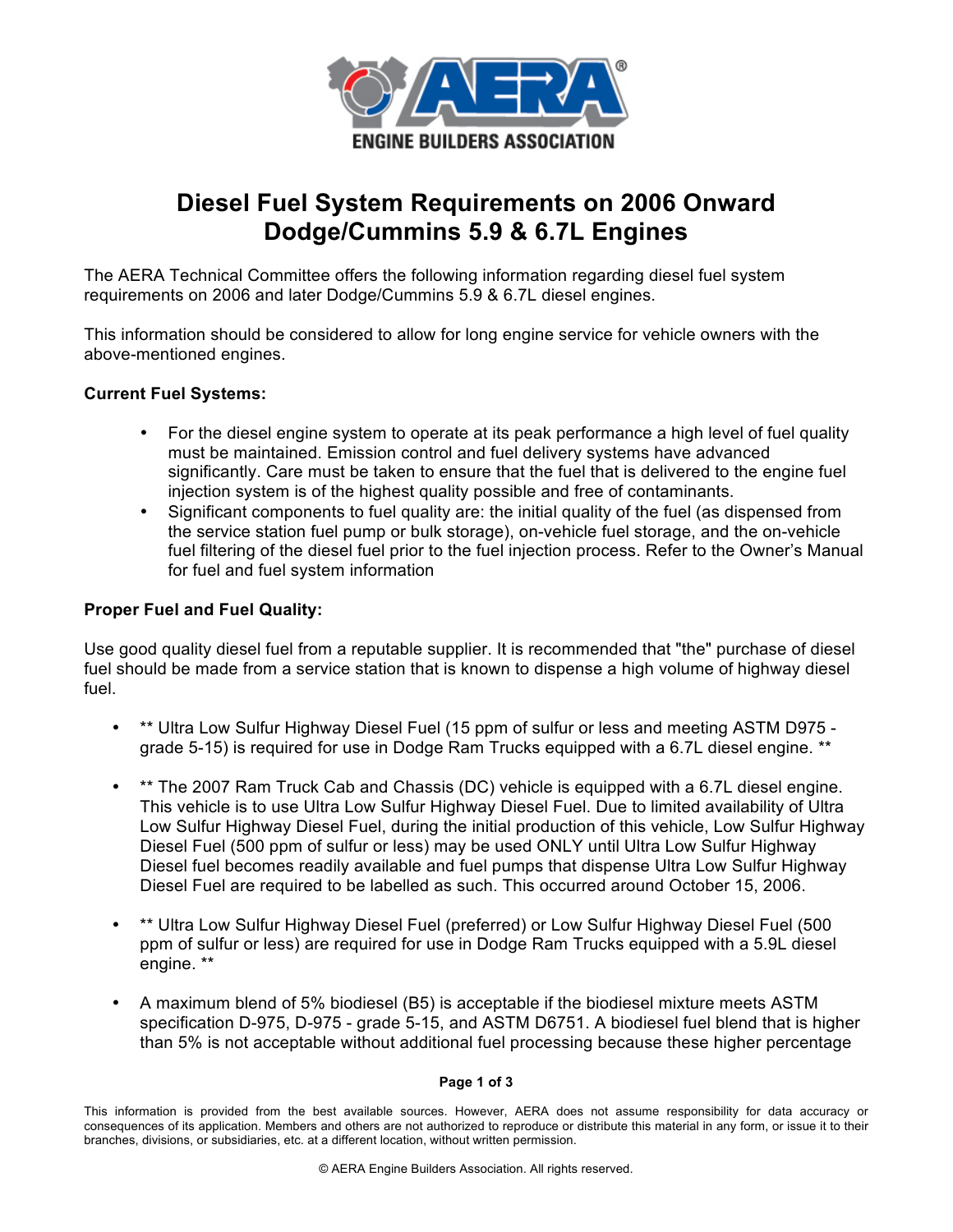

biodiesel blends contain excess amounts of moisture which exceed the water stripping capability of the on-engine final fuel filter. Should a higher percentage biodiesel fuels be used an auxiliary water stripping filter will be required.

- A maximum blend of 20% biodiesel (B20) can be used by government, military, and commercial fleets who equip their vehicle(s) with an optional water separator, and adhere to the guidelines in the Department of Defense, specification A-A-59693 (in addition to: ASTM specification D-975, D-975 - grade 5-15 and ASTM D6751).
- Off-highway diesel fuel (i.e. farm or marine use diesel fuel) that does not meet Ultra Low Sulfur Highway or Low Sulfur Highway fuel specifications (as listed above) is NOT acceptable. Unknown sulfur and water content and unknown cetane number may adversely affect the performance of the engine and fuel injection system.
- Fuel conditioners (additives) are not recommended and should not be required if you buy good quality fuel and follow cold weather advice supplied in the Owner's Manual.

# **Proper Bulk (Off-Vehicle) Fuel Storage:**

- Proper maintenance of stored fuel is essential. Diesel fuel is seldom entirely free of moisture. Fuel contaminated with moisture may develop a bacteria or "slime" that may restrict or block fuel filters and lines.
- As diesel fuel is lighter than water, drain condensation no less than monthly from the diesel fuel supply/storage tanks.
- Change the storage tank in-line filter regularly. This filter acts as the last filter prior to the diesel fuel entering the vehicle diesel fuel tank. Good quality diesel fuel is mandatory. If the storage tank does not have an in-line filter, then a in-line filter should be added. Refer to the table on the following page for recommended in-line filter specifications.

## **Proper On-vehicle Fuel Storage and Filtering:**

- Proper on-vehicle fuel storage that prevents fuel contamination is important.
- The original (OEM) vehicle fuel tank module (fuel pickup) filter performs a primary filtering of the on-vehicle diesel fuel as the fuel leaves the fuel tank and enters the fuel lines.
- On-vehicle auxiliary diesel fuel tanks are often added by the vehicle owner to extend vehicle driving range. Auxiliary fuel tank systems must protect the quality of the diesel fuel just as well as the originally equipped (OEM) fuel tank that came with the vehicle when it was new.
- On-vehicle auxiliary diesel fuel storage tanks must have a primary fuel filter to prevent contamination and moisture accumulation. Refer to the table on the following page for recommended filter specifications.
- The prevention of moisture in the fuel system, the prevention of fuel stagnation, and the use of a primary fuel filter should all be considered in the purchase, installation, and maintenance of any auxiliary on-vehicle diesel fuel tank.

## **Page 2 of 3**

This information is provided from the best available sources. However, AERA does not assume responsibility for data accuracy or consequences of its application. Members and others are not authorized to reproduce or distribute this material in any form, or issue it to their branches, divisions, or subsidiaries, etc. at a different location, without written permission.